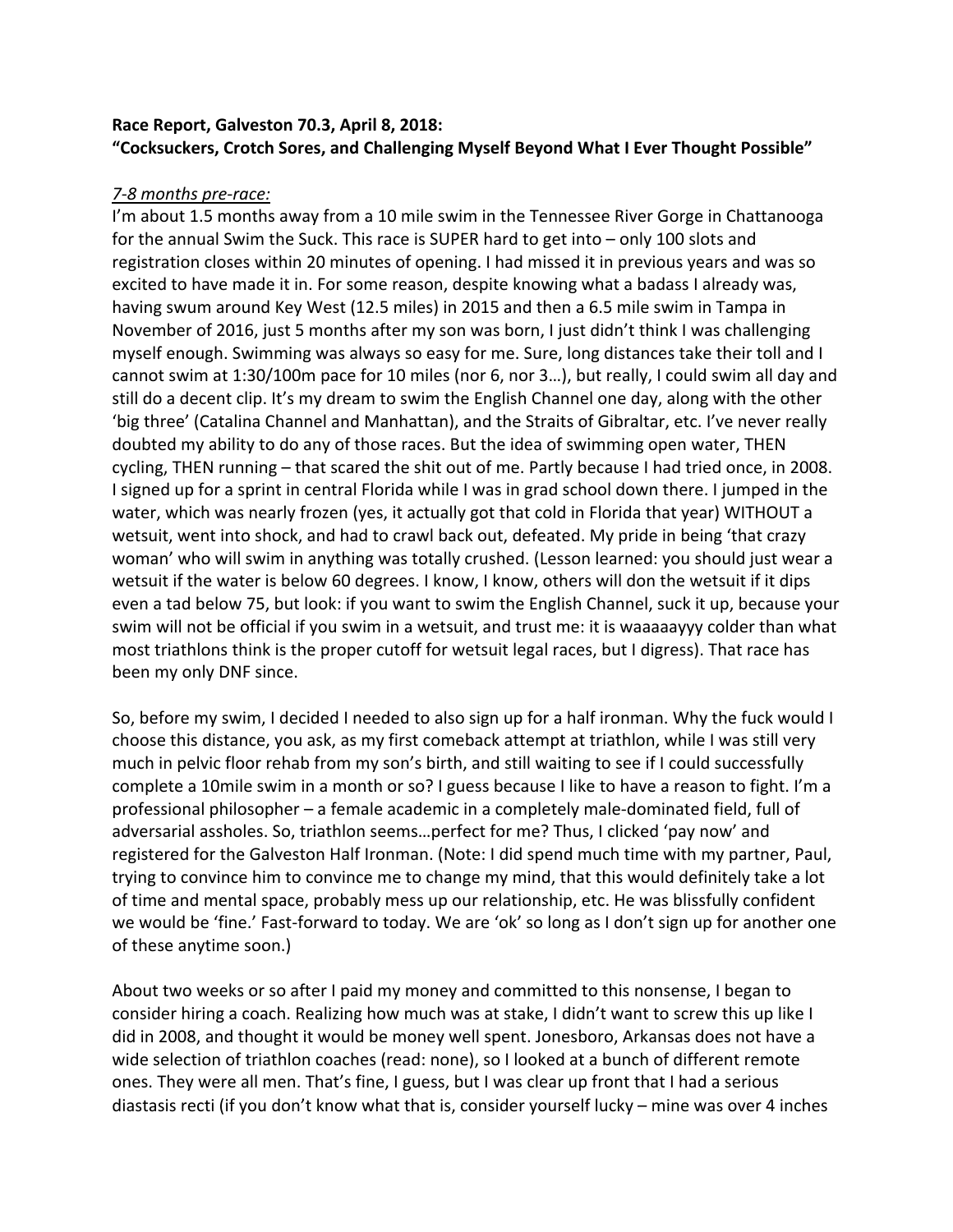and to this day, it hovers between 2-3 depending on how much core work I'm doing), and wanted to work on my pelvic floor to minimize pain and instability. Also, it would be nice if, you know, I could go run more than 2 miles without shitting my pants. Isn't childbirth just magical?

So, yeah, none of the dudes really responded to any of that. They were more focused on getting my times where I wanted them to be, which is cool, but not enough. Then I found Bonnie. She and I clicked immediately on the phone and she had even been through similar childbirth issues. I was really happy to find someone who realized that being a woman is 1. Not a disability, but 2. Also not the same thing as being a smaller, weaker version of a man. We are just different, and we train differently. So, I took her on to train me up to finish my first triathlon outside (I had done a couple of those super sprint ones – 300 m swim, 5 mile bike, 2 mile  $run$  – all indoors and safely NOT on a bike that wants to kill you. I even did one 7 months preggo and kicked so many guys' asses in the swim. That is still one of my proudest moments).

I completed my 10mile swim October  $14^{th}$ , and the next day, got going on my first 70.3 training plan. 

## **Training days (October – April)**

Much like pregnancy, I think my training could be broken down into trimesters. And like many women's experience with pregnancy, there were major ups and downs. I will preface this comparison by saying, however, that pregnancy did not cause me to develop hemorrhoids, but learning to cycle sure as shit did.

First trimester of training, I call 'trainingsickness': I had to do so much just to re-learn how to run without crapping myself, core work, etc. I hated it. I felt slow and dumb. Even 8 months preggo I could run a 9 min mile, but now, I was lucky to do 2 solid miles at 10 min pace. And then there was the issue of the bike...

My bike gets its own little diversion here. I bought it in 2007 when I decided to train for that sprint I never finished. It was used at the time, so it is OLD. It is aluminum. It is also a (gasp) road bike. It is cheap, basic, and not at all fancy. I dusted it off and began to ride it again before I even signed up for the HIM. Just some rides around town, which is, by the way, super hilly. I rode with a friend once who had to keep stopping to wait for me. It was a 16 mile ride. We averaged around 12 mph. I was pretty sure I would be the very last finisher on the bike. I thought about buying a new, fancy, compensating-for-something bike, but then I realized the futility of it, especially if I bonked this race and didn't even finish. Might as well just settle in and make this piece of crap bike work.

Bonnie told me to get a trainer. I did. It SUCKED. I told her I would never, ever, under no circumstances, do a trainer ride longer than 30 minutes. By December, I was doing 2 hour trainer rides and actually liking them better than running.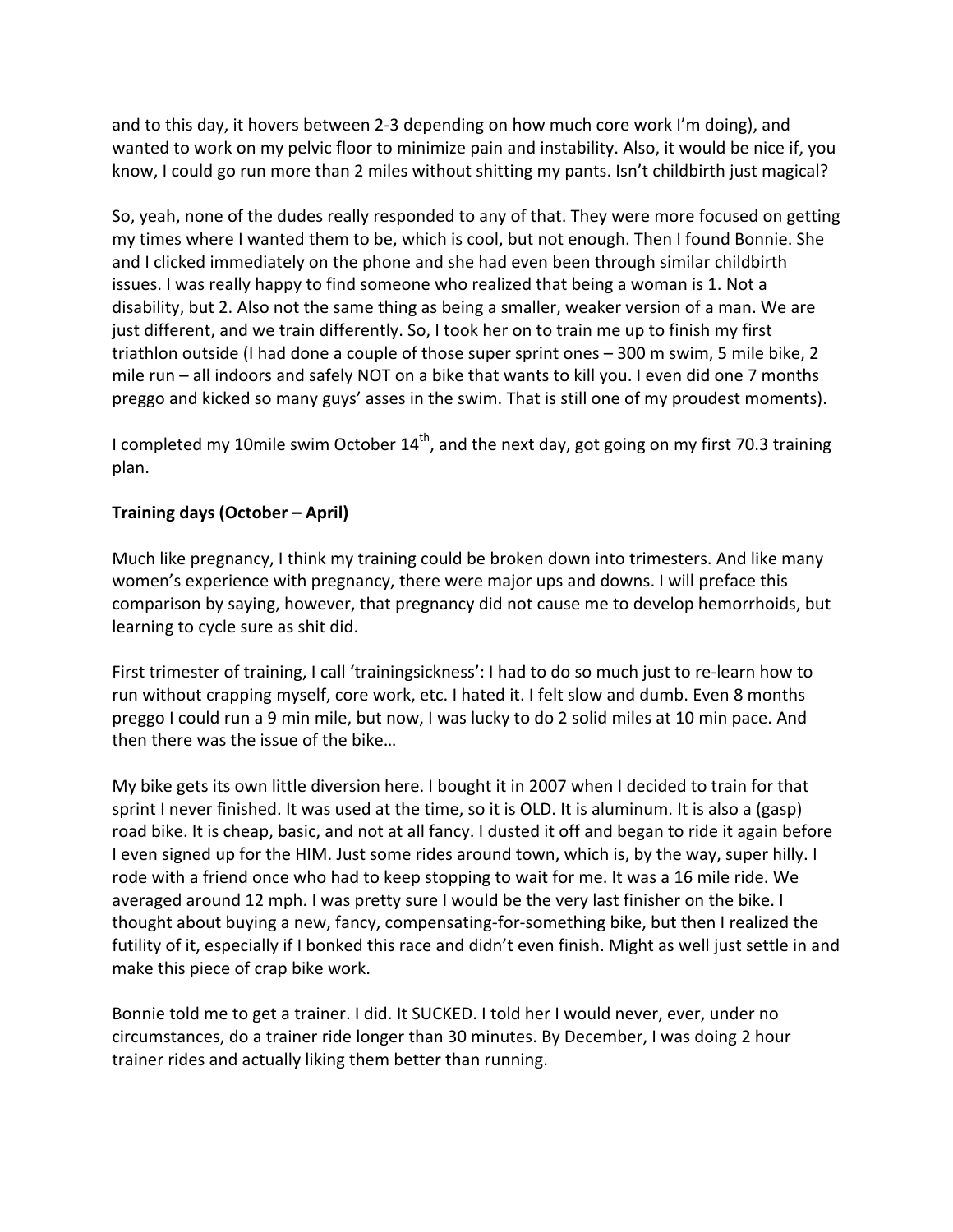Second Trimester: I got this shit. Rides are getting better. I'm even braving the ass cold of Arkansas. I have shoe covers, special hats, gloves, etc. January  $4<sup>th</sup>$ , I ran a half marathon, alone, just out in my town, first time ever with zero walk breaks, at a 9:37 pace. My swim, as usual, is amazing. I am just feeling fanfuckingtastic and ready to take this SHIT ON.

Third Trimester: let the breakdowns commence. By late Feb/mid March, the weird injuries, annoyances, and fatigues of training began to take effect. My IT band, glutes, and whatever the hell else is going on in that area, started pulling my knee all out of whack and one day, when attempting another 13.1, I had to stop at 3 miles because I could barely walk anymore. In my TrainingPeaks diary, I said something to the effect of "Fuck this. I am done. Guess I won't be finishing this race after all." Bonnie ignored that comment entirely. She just kept giving me more shit to do. I had to skip an entire weekend of training, including a 60 mile ride+1.5 hour run because of a nasty sinus infection. I kept missing workouts and it was well into March now. Then, the unthinkable happened. I got a HUGE saddle sore that was so bad I could barely sit down. I called it my big fat pussy pimple because that is essentially what it looked and felt like. Bonnie recommended Clearasil to me. 'For my crotch?!' I asked. I tried it. Seemed to help a little, but that fucker would not go away. (Also, just a note: Clearasil will bleach your underwear. I now have a bunch of panties with white dots on them). With all this going on, I was pretty sure this race was a big fat NO for me.

But, we worked through the issues, did some therapeutic stretching, rolling, pressure point stuff, etc, and I found some relief. Last two weekends before the race, I went out and killed it. Just wanted to keep my bike above 15mph, and I did, for two 60 mile rides in a row, in severe wind. I knew Galveston was windy, and unlike Arkansas, was flat, so I felt confident for the first time in a long time. Went out and ran the day after those bikes and did 11 or so miles each time with ease (ok, a little pain, but nothing that was going to stop me). I made peace with the fact that my dream of conquering my very first outdoor triathlon, a HIM, at sub-6 hour pace, was a very, very, long shot. Decided to just aim for under 7. Bonnie said 'oh hell no. Aim for 6 and be super proud of yourself if you go under 6:30, because that is a super respectable time.' To be honest, I kind of ignored her at that moment. She was talking all sorts of nonsense about doing the bike in 3:15 and how I could totally be closer to 6 than 7 hours, and I was pretty sure with my knee pain I would be lucky to get it done at all, without getting booted off the course at 8:30. 

#### **Race Week**

My family and I drove down to Galveston and got settled into our AirBnB. I took my 22 month old (who is the size of a 4 year old, no joke) out in his stroller for a quick run. This was more of a very slow and painful jog. It was windy, HOT, and you know, pushing fat baby in non-jogging stroller = no thanks. I worried a lot about the heat. I had been training in Arkansas (and even some in Wisconsin) so I was not accustomed to anything above 60 degrees nor any humidity. On one of my bricks a few weeks prior, I suffered what I think was some beginning heat stroke because it had strangely jumped to the 70s one day in Arkansas and I was running after a ride, got dizzy, nauseous, and had depleted all my hydration supply. I had to walk home and felt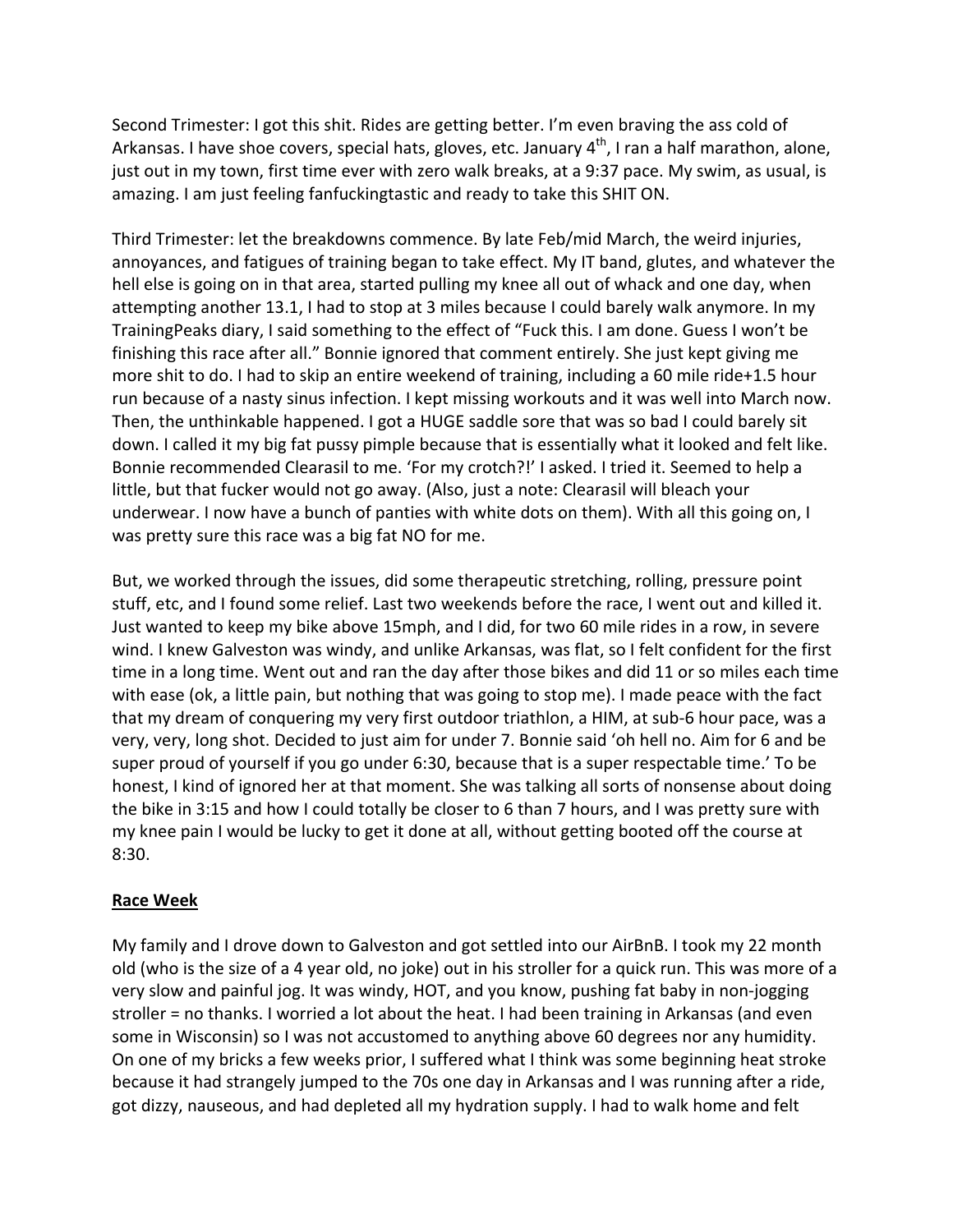awful the whole day. I was supposed to run 6 miles that day and I had barely made 4. The idea of 13.1 in the heat was really not seeming possible for me. But I had learned to use base salts and after much yelling at me (in her nicest possible mom voice), Bonnie had convinced me to hydrate more while on the bike. So, I had to trust that I could handle the heat.

Friday, two days before the race, we went to Ironman Village to get all checked in. I hadn't really gotten excited about this whole race until I walked into this space. I saw the finish line set up and imagined myself running through the chute finally. I finally had a moment of 'YOU ARE GOING TO DO THIS' wash over me, and not that half-hearted bullshit I usually tell myself. Like, I just knew I could do it.

The day before the race, I did a small brick, and by small, I mean, like barely 200 meters of swimming. I went out into the ocean which was choppy. The whole weekend I never saw a single person swimming out in the ocean except one other guy later that day. It's not for everyone. I love it. But all the same, I didn't really feel like getting sucked into a riptide a day before my first HIM, so I cut it short, got on the bike and road down the Seawall (the road we were going to be riding for the race), and then did a quick mile run. The ride was slow, on purpose, because I was saving energy, but I was still bummed to see my average be below 15. That wind. Good grief. 20-25mph winds the whole time I had been there so far. My runs, however, had been much better, some were even sub-9 minute pace the weeks leading up to this, and during these last couple workouts, I kept that momentum going. 'Oh well, I thought. My bike will suck, but my swim is solid and my run will be good.'

We went to check my bike in around 4pm. I felt so much bike shame, seeing all those fancy tri bikes, hanging my little crappy bike next to all these beauties. I chuckled to myself, however, when I was reminded that 'I don't give a shit.' I muttered 'cocksuckers, all of you' under my breath as I left the transition area, and felt much better.

## **Race morning**

Weather has taken a huge turn. It's 49 degrees. I try to ignore that and be thankful that I won't overheat and remind myself that the water will still be like 69 and that is perfect. I'm up at 4, trying not to be super nervous, checking and rechecking that I have everything I need. Paul woke up and we began packing the car up to go. It was 6. I was sure that was way early enough. Transition was open that morning from 5-6:45, and I just wanted to set up my stuff, get out of there, probably have to poop again (despite my best efforts to avoid the port-a-potty, alas, it never works for races), and then force myself to eat. THIS WAS NOT A GOOD PLAN. The lines of cars trying to get near the Village were enough to send me into existential terror. I had even bought Paul a VIP pass for the weekend so he was supposed to get super fancy parking, but the parking attendants didn't know what the hell he was on about when he flashed his VIP pass. 'Fuck,' I said, about a dozen times, until he finally stopped on the side of the road and told me just to get out and walk. I agreed this was the only way to ensure I could actually get into transition in time to set up my stuff. Problem was, I had a huge box of crap, my bike pump, a backpack, etc and was counting on him to help me carry it all. (Note: DO NOT put stuff in a box.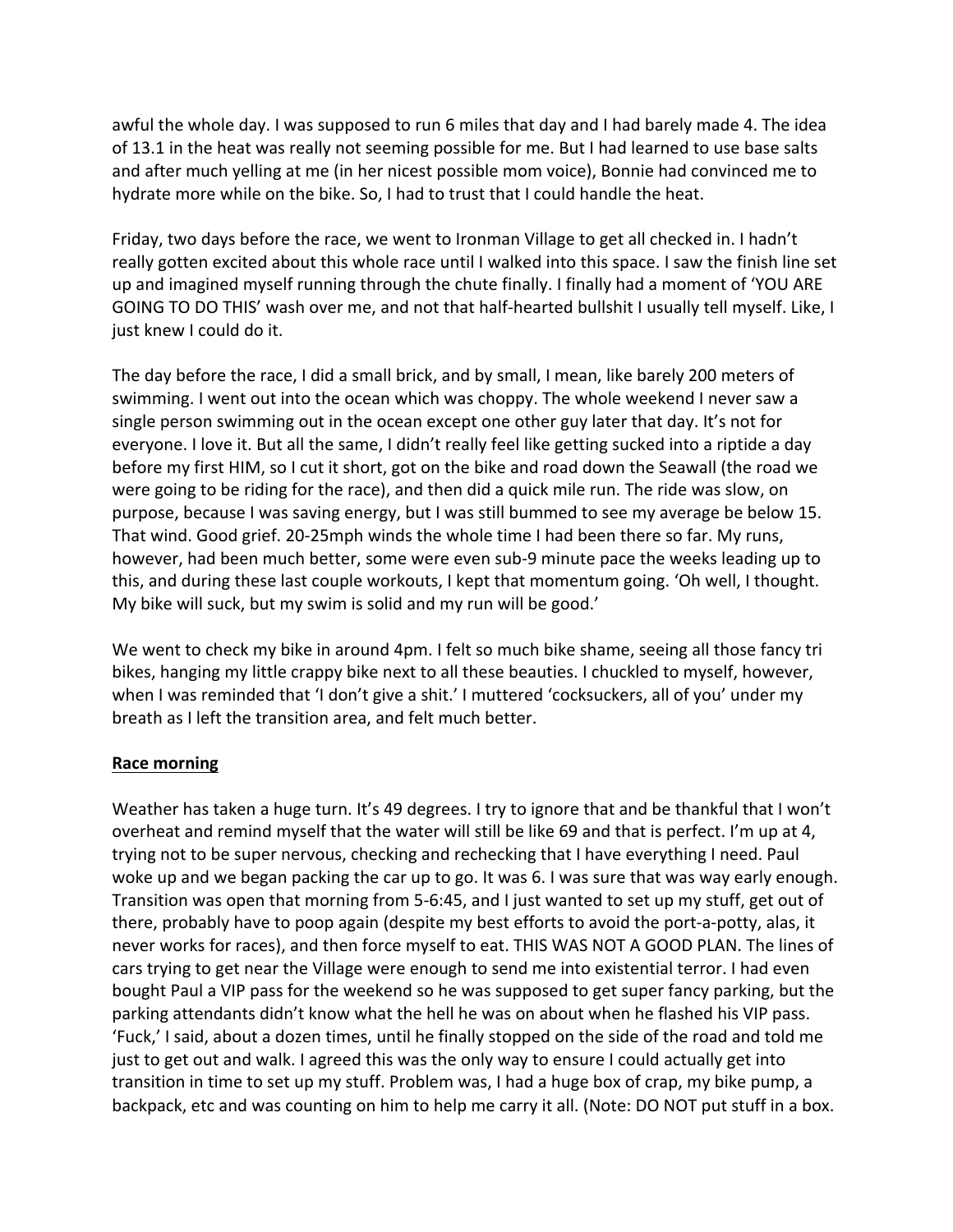Holding it in lines that last forever will kill your biceps. They were the sorest part of me after the race.) 

I finally get to the transition area and...MORE GODDAMN LINES. I asked some people if I could just go into transition and THEN get body marked and the answer was NO. The philosopher in me wanted to argue that this makes no sense, that they should get everyone out of transition first and then deal with body marking. I mean, my heat wasn't until 7:44, so clearly there was time to get marked after I set up. By the time I had thought all those thoughts, I found a woman, standing alone, with a marker, and I ran to her. I threw my stupid box onto the ground and blurted out, exasperatedly, '1791, 38, please!'. Luckily, I'm a really observant person, and this feature of me is heightened when I'm nervous, so I had watched everyone around me rolling up sleeves, presenting their left calf, telling the markers their bib number and then their age as of Dec of this year. I caught this woman off guard. It was like she wasn't ready for me to be so ready. She fumbled around and finally got me all marked and I made a beeline to transition. It was 6:40.

Got all my stuff set up first. Kept staring at my pump. I had not yet pumped up my tires and I was running out of time. They had just gotten pumped up yesterday and I only rode about 5 miles, so I knew they were likely ok. Plus, Paul had made me extremely nervous by saying that it was much harder to pump up these new tires I had gotten (armadillos because I really didn't want a flat on the course. I've never had one, never changed a tire, and although I had learned via youtube, I was really praying to all the gods that it didn't happen on this race. And I am a dumbass who relied on her husband to pump up her tires the last couple rides I went on, so I had never actually pumped these new ones up myself.) The announcer came on and said 'It's 6:45 folks. Time to leave transition.' 'Screw it,' I said. Remember: I am going to suck at the bike anyhow. 

I was shaking, on the verge of tears. I didn't even know where Paul was. The only person I knew in the entire sea of 2500 people there that morning, and I he was MIA, still aimlessly searching for fake VIP parking probably. But when I left transition, he yelled out to me. I just sort of collapsed into his arms. 'I don't want to do this,' I said, tears filling my eyes. I don't think he knew what had gotten me so upset. I later explained the nightmare of trying to get into transition to him and vowed to get there at 3am if I ever did one of these again. He reminded me to eat. I stuffed some sweet potato and banana pancake into my mouth and it just sort of came back out. I was so nervous I was about to puke. We found the port-a-potties. THE WORST. At least my defiling it was unnoticeable, especially considering the big dudes going in and out in between my measly girly shit.

Finally, I was able to calm down a bit, eat a little, and drink a ton of my infinit. We walked toward the swim area. EVERYONE seemed to be wearing a wetsuit but me. 'No they aren't,' Paul said. 'Look at that douche,' he said, pointing to a guy. (We totally get each other and you can see now why I REALLY needed him by my side that morning). I shook off the doubts at my choice and put on my 'I am a REAL swimmer and don't need a wetsuit unless it's actually cold and besides, who needs the slight speed advantage when you are already fast as hell on your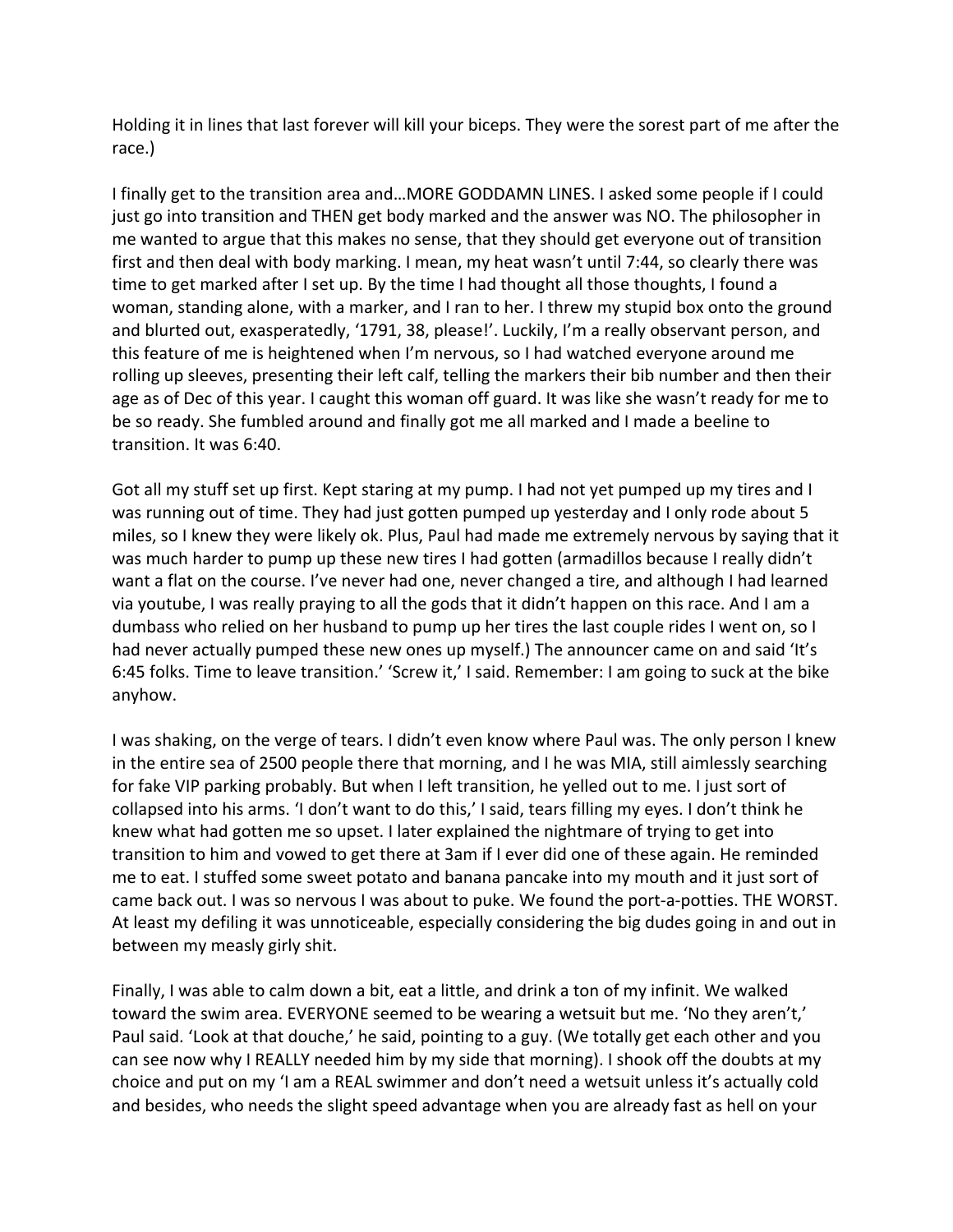own' HAT. It worked. Sort of. I was still so unsure of myself. By the time we got pretty close to the dock I would be jumping off, I started seeing a lot of other pale pink caps – my women – ages 35-39, along with the 18-24 year olds, 150 or so of us, all told. Someone told Paul he had to leave the area, as it was for athletes only. I got all panicky again. We kissed goodbye and I tried to put on big girl pants and not cry. About that time, a woman in my group looked at me and said 'how ya doing? Aren't you cold?' I must have rolled my eyes because she said 'guess you are tired of people asking you that, huh?' and I said something like 'no, it's ok. I just know the water is going to feel way better.' She seemed unconvinced. I was jumping up and down to warm up but my feet were like ice. I started doing so ballet stuff to get my feet warm. People looked at me funny. Whatever. Let's see YOU do the splits in your dumb wetsuit.

Then the moment arrived. They called the pink caps onto the dock. Icona Pop was playing and I jumped in time with the music. They started sending us into the water and boy was I glad it was an in-water start. I didn't want the shock of the water to be my first official race moment. Unceremoniously, I just jumped in. The water felt SO GOOD. I peed ALL THE PEE. I treaded water vigorously to warm up a bit more. Another asshole asked if I was cold. I said 'no, and I was glad to have such cool weather actually. Also, I don't have to take my stupid wetsuit off, nah nah nah nah nah nah.' Ok, I didn't say all that. In reality, I said something like 'no, the water is nice!'

Countdown...and we were off! And panic set in. Not because of the slight chop in the bay from the high winds, and not because of anything open water related. This was my home, after all. But dammit, these bitches were super aggressive. Grabbing my legs, basically trying to crawl over me. I think I actually kicked one of them on purpose just to get her off of me. Open water swimmers are NOT this rude. I remember thinking the first few minutes about how much I wished this was a normal open water race that would eventually spread out and I'd be all alone out on a river swimming another 8 miles. Yep, I actually had that thought, at a 70.3, that I wish I could swim another 8 miles right now. Eventually, things did spread out a little, but people continually touched me and it creeped me out every damn time. I got into my rhythm but knew I was going slower than usual. I wanted to conserve some energy and was trying to calm my heart down still from all the panic in the beginning. Plus, some of the super fast guys from the heat behind us started overtaking us and they were NOT very friendly about it. Every time one of them ran me over, I stopped and did breaststroke for a bit and yelled out "cocksuckers." It made me feel better. We turned the final buoy and there was a pink cap next to me. I decided I had to beat her. I did, by like 4 seconds. 38 minute swim. Not bad at all. I knew I could have done it faster, but it still ended up being in the top 25 of my heat. Running through the chute and taking off my cap and goggles, I saw Paul, cheering me on. I felt so good! Except, now came my nemesis…

The cold air hit me like a swift kick in the ass. I once again questioned my sanity in wearing a sleeveless tri kit and nothing more. But nope, I was going to be happy with this decision as the day went on. I fumbled in transition for what seemed like an hour, but got all my gear on, and headed out to the bike course. My watch said 5 minutes or so! Holy crap! I was sure I couldn't do it that fast. My transition practices at home (if you could call them that) were basically me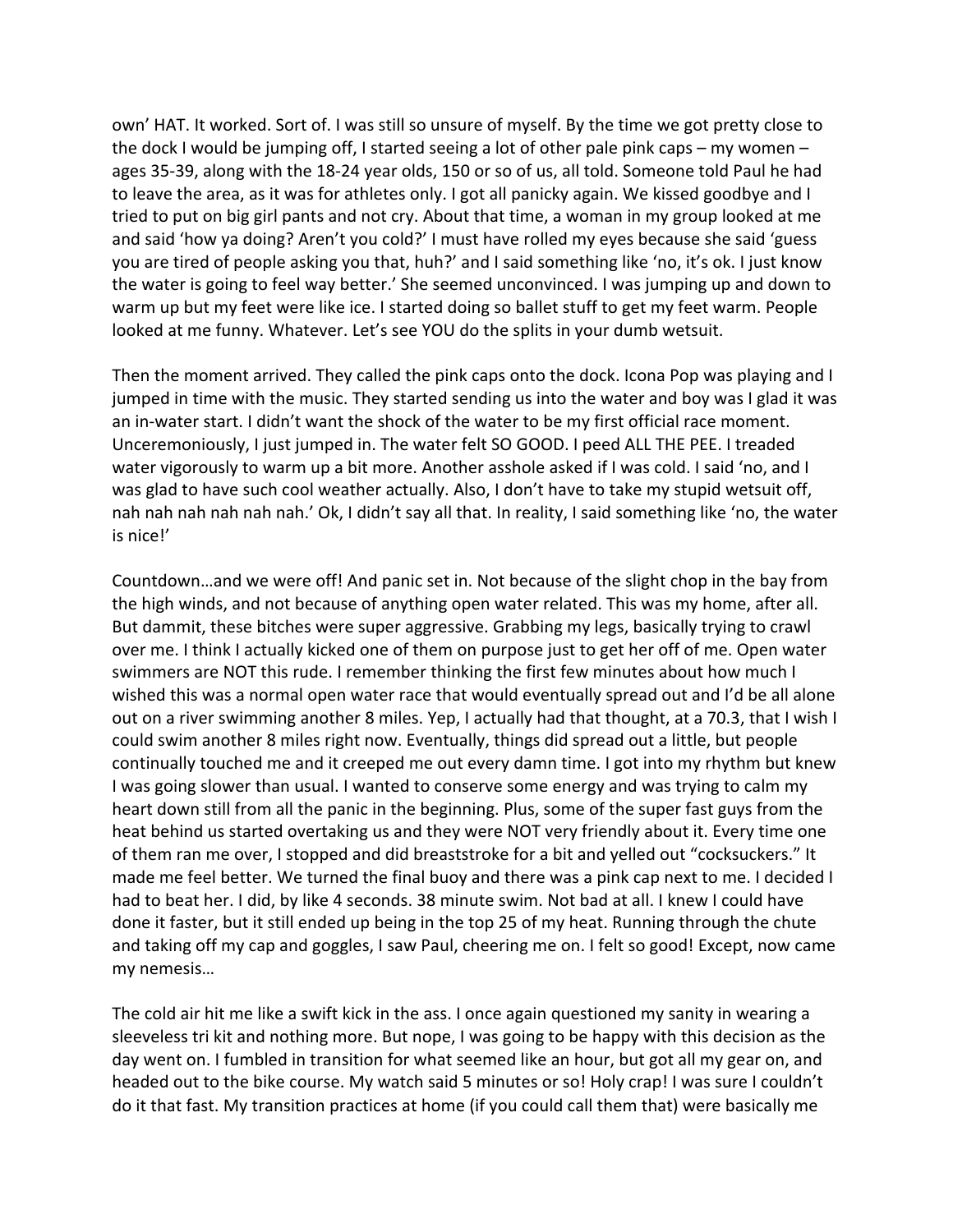taking my sweet ass time and lamenting the fact that I had to get on the bike for about 15 solid minutes before Paul kicked me back out of the house.

I saw him again as I left on the bike. It made me happy, but also scared. I would not be seeing him again until I was done with this goddamn bike, which would be like, tomorrow. Then came the clipping in. To this day, it still makes me nervous and I am known to just sort of fall over for no reason when coming to a stop because I forget to unclip. I got myself situated and was officially off! As we got onto the main drag, I suddenly started crying. WTF? But I realized I was doing it. I was on my bike, not bitching about it, and I was pedaling steady and keeping my pace above 15. In fact, it was like 18, 19, 20. The wind was on my back, which spelled ominous things for the return route.

When I got to the turnaround spot at 28 miles I couldn't believe my eyes. My watch was reading 1:29:07. At that pace I would have done my bike under 3 hours. I knew the wind was going to kick my ass on the way back, but still: *Could I do this in 3:15?* 

As I rode back, the wind was indeed strong, but I had trained in wind like this. I kept picking off people as I rode, people who passed me on the way out. Was it because the wind was getting to them? Some dude kept passing me but then slowing down again and I would overtake him. His jersey said 'POC' on it and I couldn't figure out what it was supposed to mean. I mused, joking with myself, that it might mean "Person of Color", and then laughed because, like, no. Triathlon is WHITE AF. Yes, there are some brown people, but like women, they are underrepresented. That is a WHOLE other topic for discussion one of these days. "Ironman and Intersectionality: On the whiteness of triathlon." Yes! What an awesome paper that would be. Ok, ok, focus! That guy's jersey? It means PIECE OF CRAP-COCKSUCKER! Of course! I passed him again and this time for the last time. Buh bye!

I noticed my protein bars had come out of my container and were long gone. Oh well. I hate eating on the bike anyhow. I was so nervous about reaching down to get my water bottle, but I did it anyways (I usually just drink from my aerobar container and then make a stop to refill it because I feel like I will fall down if I reach between my legs to get my bottle). I didn't want to stop. At this rate, I was all set to make it in 3:15 and that would be AMAZING. So I reached down, grabbed a drink, went to put it back, and...SPLAT. It went down on the road. I had been so worried about getting kicked off the course for littering, so I considered going back to get it, but then I had seen SO much trash along the way, and so many bottles. If this was my one faux pas of Ironman, so be it. I wanted that 3:15.

One other fun thing I learned on the bike: how to pee. I had come close on a few training rides, but never could quite get it to happen. Well, on this race course, it happened. Several times. I was so hydrated and so determined not to stop that I finally just let it go. I was, however, courteous enough to make sure no one was directly behind me when I did. It's kind of gross to feel pee run down your legs and into your shoes, but you know what? It's way better than holding it.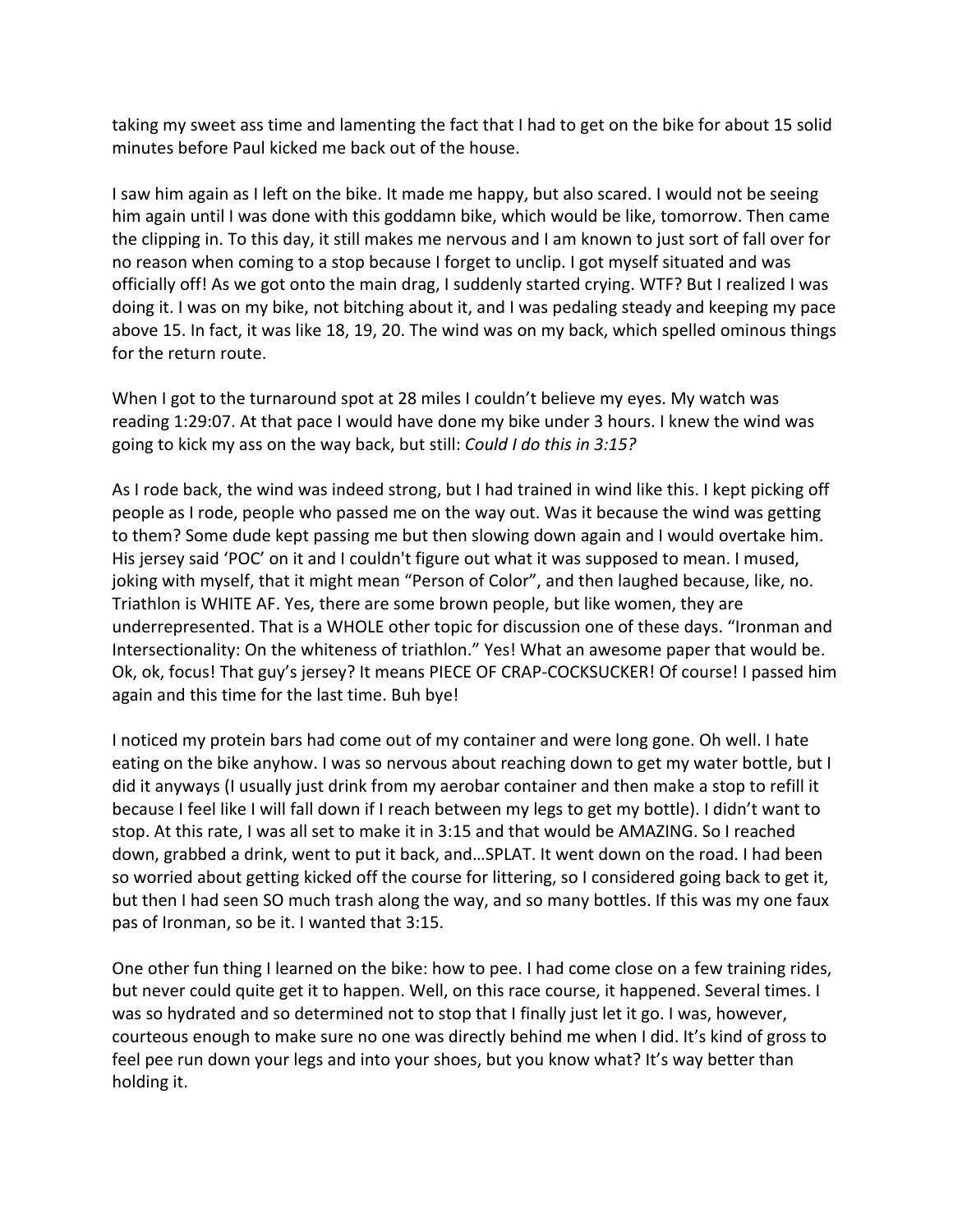I rounded the corner to finish the last mile or so of the bike and it was going to be so close to 3:15! I had lost some time going against the wind, but I had kept my average around 16 for the most part. This last mile needed to be done in 3 minutes. I did it in 3:15, so I finished the bike in 3:15:15. I was so amazed and proud and on cloud nine that I forgot for a second that I had to run a damn 13.1 now. And I had to pee. Again.

I sat down in transition and got my shoes changed. And there I peed. Just sitting on the concrete, unashamed at the little puddle I was making. It felt glorious. I ate a little, stuck some base salts under my tongue, and got up to go, leaving my pee behind. (True story: I've never been too bad at public peeing. I see no reason why men should have it so easy to just relieve themselves wherever and whenever they please, so I have been known to just duck behind something real quick like and let it go as fast as I can, even if it's broad day light and there's a good chance I will be seen. When you gotta go...)

I don't have a ton to say about the run except, fuck that run. First 6 miles or so were great. In fact, my first 5k was like 9:07 pace, but then I started to slow down a lot. My knee was starting up its usual assholery, and I was getting tired. Plus, this course...it SUCKED. Three 4.4 mile loops around the same winding, stupid loop that had all sorts of switchbacks and even some dumb hills. I made the first loop no problem and said to myself I would walk a bit after that, but I felt like keeping going after I crossed the 'fake finish' line the first time (we literally ran through a chute that looked like a finish line and on the left it had an arrow for 'finish' with a smiley face and on the right, a frowny face with "#2 and #3" on it). I made it nearly 7 miles before I had to take a break. I had been trying to sip off my flipbelt infinit bottles and mix in base salts but I didn't put the cap back on properly on the salts and they spilled all inside my tri kit. I had salt all over my hands, stuck to my face, and even, it seemed, in my shoes. Plus, I was starting to get nauseous, not from dehydration, but just from all the salt I think. I grabbed a coke at one of the aid stations, as my friend Erika who has done two 70.3s told me that this was her favorite part of the run. It helped settle my tummy, but then a worse malady struck me: the dreaded need to poop. I started running again, had to walk again, and then ran again, pretty much like this the whole time. I had still not seen Paul and my baby, Skyler, who were supposed to be there by now to see me finish. Then I spotted them, and I was walking! I had to get going again! I ran and ran and ran, hoping to spot them again when we passed back by, but they must have moved. I got tired and walked some more and of course, there they were again! Baby Skyler yelled out 'momma' and I almost cried, knowing I still had 4 miles or so. Those last couple miles were a blur but I know I ran a lot more of them than the previous 4. I didn't want my family to see me walking every damn time I passed by! I kept seeing port-a-potties and wanting so badly to stop into one, but I was measuring my time: 38 min swim, 5 min transition, 3:15 bike, 6 min transition...if I were having the best running day of my life, keeping it at like 8:45 pace like I had been on some of my 10ks lately, I would be staring down the sub-6 HIM, but that was not happening. You know what was though? Sub 6:30. I really, Really, REALLY needed to run the last two miles and not stop. My average pace on the run was well over 10 min at this point and by my calculations, I needed to finish in 2:20 or so to make it under 6:30. This energized me and I pushed hard the last two miles. I rounded the bend where we had lined up for the swim earlier that day (for the third freaking time), and knew I was super close. Up one more small hill,